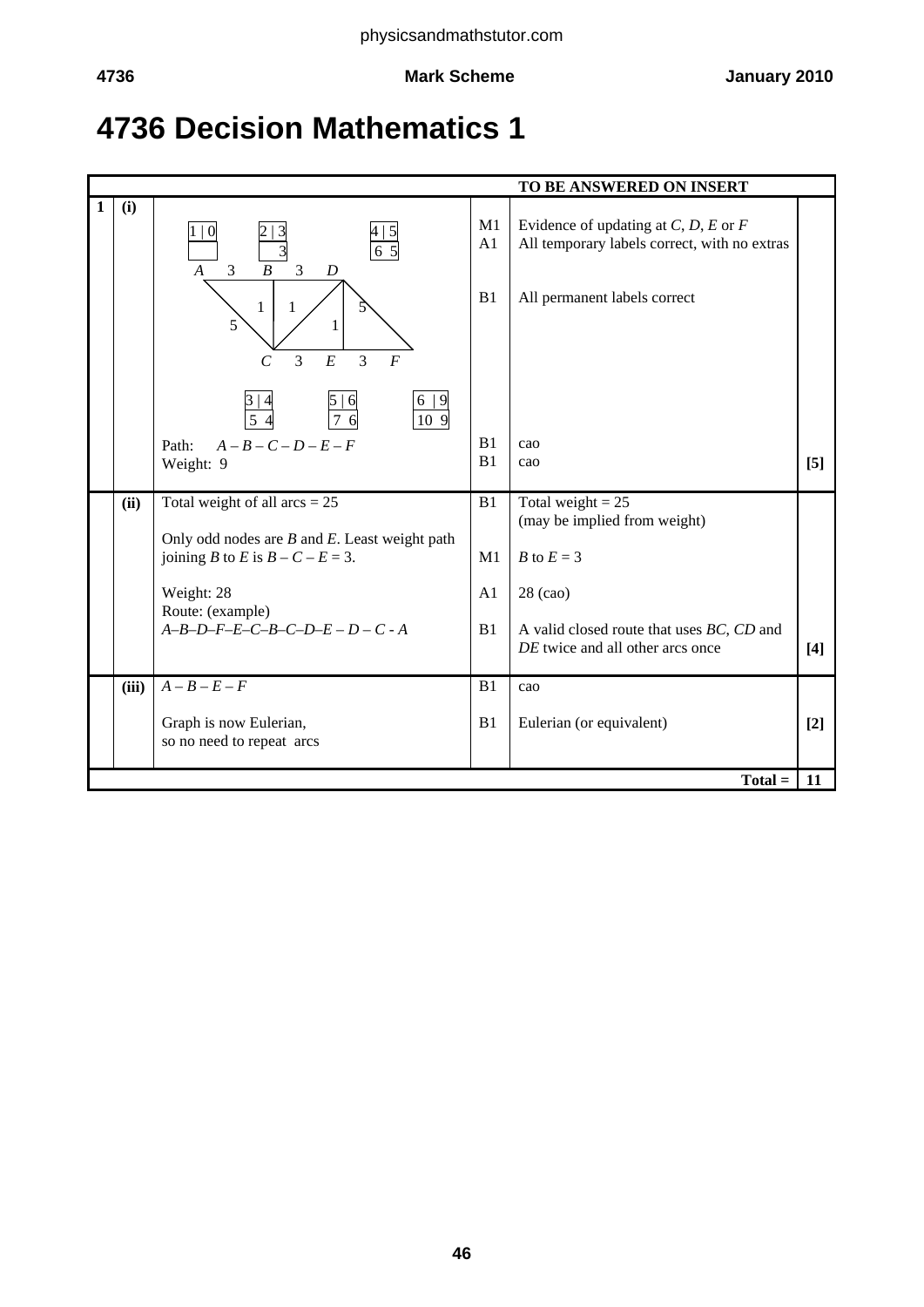### **4736 Mark Scheme January 2010**

| $\mathbf{2}$ | (i)             | A graph cannot have an odd number of odd<br>vertices (nodes)                                                                           | B <sub>1</sub>                                           | Or equivalent (eg $3\times 5 = 15 \implies 7\frac{1}{2}$ arcs)<br>Not from a diagram of a specific case                                                                                           | $[1]$ |  |  |
|--------------|-----------------|----------------------------------------------------------------------------------------------------------------------------------------|----------------------------------------------------------|---------------------------------------------------------------------------------------------------------------------------------------------------------------------------------------------------|-------|--|--|
|              | (ii)            | It has exactly two odd nodes                                                                                                           | B1                                                       | 2 odd nodes                                                                                                                                                                                       |       |  |  |
|              |                 | CABCDEAD<br>eg                                                                                                                         | B1                                                       | A valid semi-Eulerian trail                                                                                                                                                                       | $[2]$ |  |  |
|              | (iii)           | $AE = 2$<br>$AC = 3$<br>$AB = 5$<br>$CD = 7$<br>$\blacktriangleright$ $E$<br>Weight = $17$                                             | B <sub>1</sub><br>B <sub>1</sub><br>B <sub>1</sub>       | Correct tree (vertices must be labelled)<br>Order of choosing arcs in a valid<br>application of Prim, starting at $A$<br>(working shown on a network or matrix)<br>17                             | $[3]$ |  |  |
|              | (iv)            | Lower bound $= 29$<br>$A - E - D - F - C - B - A$<br>$= 34$<br>$F - C - A - E - D$ and $F - D - C - A - E$<br>Vertex $B$ is missed out | B <sub>1</sub><br>M1<br>A <sub>1</sub><br>B <sub>1</sub> | 29 or $12$ + their tree weight from (iii)<br>$A - E - D - F - C -$<br>34, from correct working seen<br>Correctly explaining why method fails,<br>need to have explicitly considered both<br>cases | $[4]$ |  |  |
|              | 10<br>$Total =$ |                                                                                                                                        |                                                          |                                                                                                                                                                                                   |       |  |  |

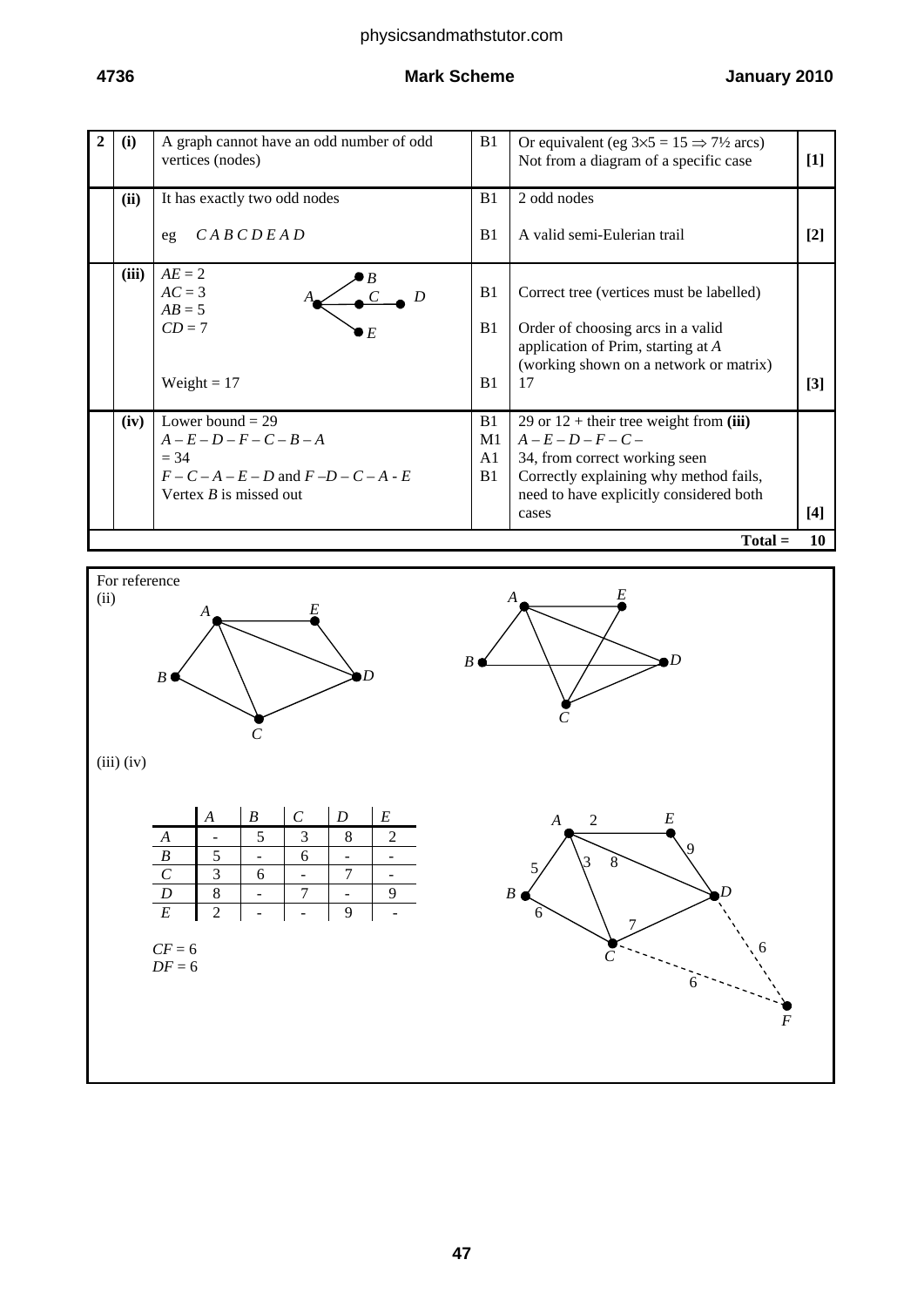| 3<br>(i)      | $x =$ number of clients who use program X<br>$y =$ number of clients who use program Y                                                                                                                                                                                                                                                                                                                                                           | B1                                                       | Number of clients on $X$ and $Y$ ,<br>respectively                                                                                                                                                                                                                                                                                                                                                                                                                                                              | $[1]$          |
|---------------|--------------------------------------------------------------------------------------------------------------------------------------------------------------------------------------------------------------------------------------------------------------------------------------------------------------------------------------------------------------------------------------------------------------------------------------------------|----------------------------------------------------------|-----------------------------------------------------------------------------------------------------------------------------------------------------------------------------------------------------------------------------------------------------------------------------------------------------------------------------------------------------------------------------------------------------------------------------------------------------------------------------------------------------------------|----------------|
| (ii)<br>(iii) | Spin cycle:<br>$30x + 10y \le 180$<br>$\Rightarrow$ 3x + y $\leq$ 18<br>Rower:<br>$10x \le 40$<br>$\Rightarrow$ x $\leq$ 4<br>Free weights: $20x + 30y \le 300$<br>$\Rightarrow$ 2x + 3y $\leq$ 30<br>Both must take non-negative integer values                                                                                                                                                                                                 | B1<br>B1<br>B1<br>B1                                     | $3x + y \le 18$ , or equivalent, simplified<br>$x \leq 4$ , or equivalent, simplified<br>$2x + 3y \le 30$ , or equivalent, simplified<br>Allow use of slack variables instead of<br>inequalities<br>Non-negative and integer<br>Accept $x + y \le 12$ as an alternative<br>answer                                                                                                                                                                                                                               | $[3]$<br>$[1]$ |
| (iv)          | 10<br>V<br>Checking vertices or using a profit line<br>$(4, 6) \rightarrow 72$<br>$(3\frac{3}{7}, 7\frac{5}{7}) \rightarrow 77\frac{1}{7}$ or $(24/7, 54/7) \rightarrow 77\frac{1}{7}$<br>$(0, 10) \rightarrow 60$ $(4, 0) \rightarrow 36$<br>Checking other feasible integer points near<br>(non-integer) optimum for continuous<br>problem<br>$(3, 8) \rightarrow 75$<br>Put 3 clients on program $X$ , 8 on program $Y$<br>and 1 on program Z | B1<br>M1<br>A <sub>1</sub><br>M1<br>M1<br>A <sub>1</sub> | Axes scaled and labelled appropriately<br>(on graph paper)<br>Boundaries of their three constraints<br>shown correctly (non-negativity may<br>be missed)<br>Correct graph with correct shading or<br>feasible region correct and clearly<br>identified (non-negativity may be<br>missed) (cao)<br>Follow through their graph if possible<br>$x = 3.4, y = 7.7$<br>may be implied from $(3, 8)$<br>Could be implied from identifying<br>point $(3, 8)$ in any form<br>cao, in context and including<br>program Z | $[3]$<br>$[3]$ |
|               |                                                                                                                                                                                                                                                                                                                                                                                                                                                  |                                                          | $Total =$                                                                                                                                                                                                                                                                                                                                                                                                                                                                                                       | 11             |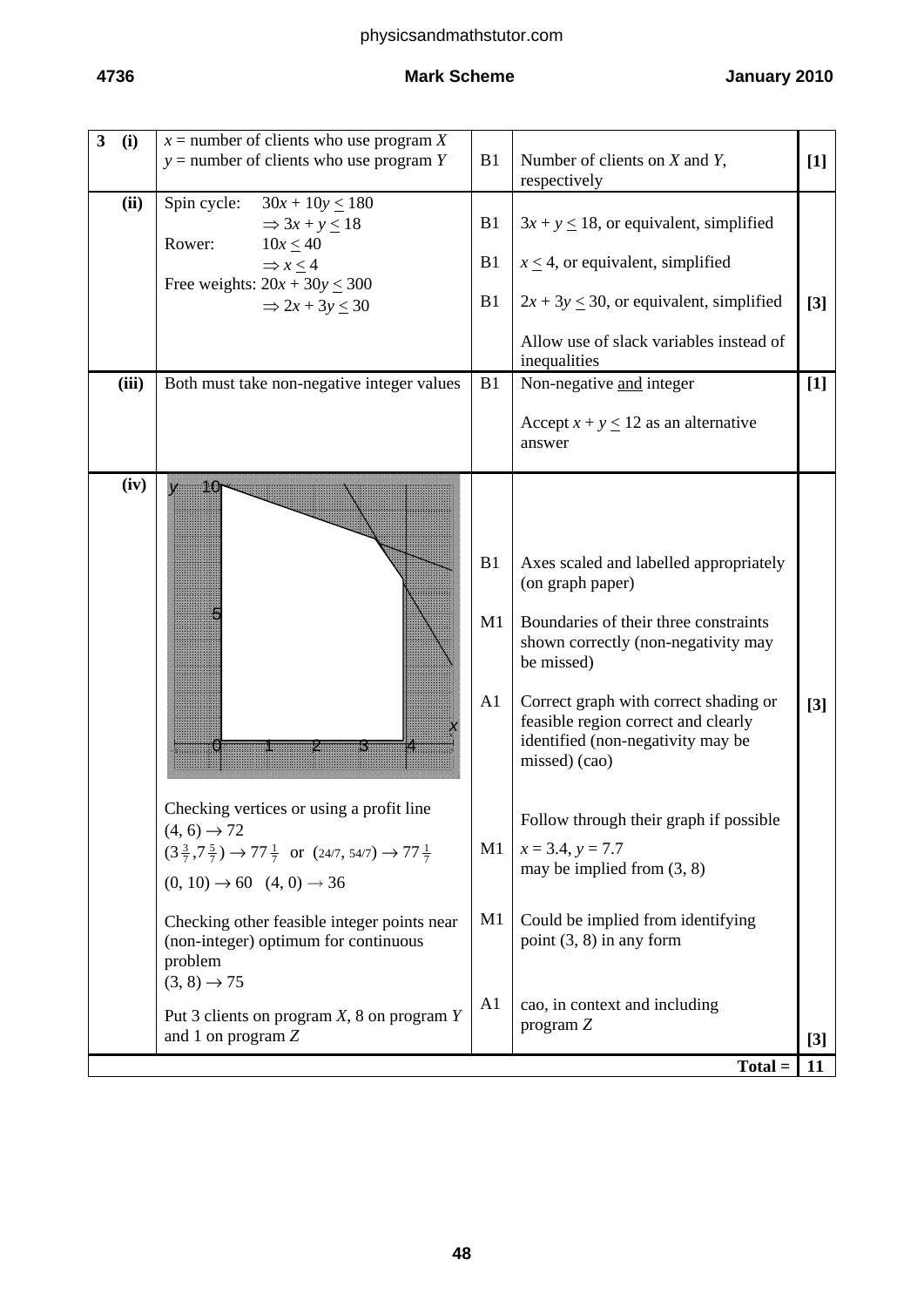| (i)<br>4 | $\boldsymbol{A}$<br>$\boldsymbol{A}$<br>$\boldsymbol{A}$<br>$\boldsymbol{A}$<br>$\boldsymbol{A}$<br>$\boldsymbol{A}$<br>$\boldsymbol{A}$<br>$\boldsymbol{A}$<br>$\boldsymbol{A}$<br>A<br>$\overline{D}$<br>$\overline{D}$<br>$\boldsymbol{D}$<br>$\mathcal{C}$<br>$\boldsymbol{A}$<br>$\boldsymbol{D}$<br>$\boldsymbol{A}$<br>$\boldsymbol{A}$<br>$\boldsymbol{A}$<br>$\boldsymbol{A}$<br>$\overline{C}$<br>$\overline{C}$<br>$\boldsymbol{B}$<br>$\overline{B}$<br>$\overline{B}$<br>$\boldsymbol{B}$<br>$\overline{B}$<br>$\overline{B}$<br>$\boldsymbol{B}$<br>$\boldsymbol{B}$<br>Box 1<br>$\boldsymbol{A}$<br>$\boldsymbol{A}$<br>$\boldsymbol{A}$<br>$\boldsymbol{A}$<br>$\boldsymbol{A}$<br>Box 2<br>$\overline{A}$<br>$\boldsymbol{A}$<br>$\boldsymbol{A}$<br>$\boldsymbol{A}$<br>$\boldsymbol{A}$<br>$\boldsymbol{A}$<br>Box 3<br>$\boldsymbol{A}$<br>$\boldsymbol{A}$<br>$\boldsymbol{A}$<br>$\boldsymbol{A}$<br>Box 4<br>$\cal C$<br>$\cal C$<br>$\boldsymbol{D}$<br>$\boldsymbol{D}$<br>$\boldsymbol{B}$<br>$\boldsymbol{D}$<br>$\boldsymbol{D}$<br>$\mathcal{C}_{0}^{0}$<br>$\boldsymbol{B}$<br>$\boldsymbol{B}$<br>$\overline{B}$<br>$\boldsymbol{B}$<br>$\boldsymbol{B}$<br>$\boldsymbol{B}$<br>$\boldsymbol{B}$<br>Cannot fit all the items into box 4<br>There is only room for one $B$ in a box                                                    | B1<br>M1<br>M1<br>A1<br>B <sub>1</sub> | 15 A's, 4 D's, 3 C's, 8 B's<br>(but not just $A \ D \ C \ B$ )<br>Three boxes each containing A A A A A<br>(or shown using weights)<br>A box containing all the rest<br>Completely correct, including order of<br>packing into boxes<br>Any identification of a (specific) volume<br>conflict                                                                                                 | [5]   |  |  |  |
|----------|----------------------------------------------------------------------------------------------------------------------------------------------------------------------------------------------------------------------------------------------------------------------------------------------------------------------------------------------------------------------------------------------------------------------------------------------------------------------------------------------------------------------------------------------------------------------------------------------------------------------------------------------------------------------------------------------------------------------------------------------------------------------------------------------------------------------------------------------------------------------------------------------------------------------------------------------------------------------------------------------------------------------------------------------------------------------------------------------------------------------------------------------------------------------------------------------------------------------------------------------------------------------------------------------------------------------------------------------------------------------|----------------------------------------|-----------------------------------------------------------------------------------------------------------------------------------------------------------------------------------------------------------------------------------------------------------------------------------------------------------------------------------------------------------------------------------------------|-------|--|--|--|
| (ii)     | $\boldsymbol{B}$<br>$\boldsymbol{B}$<br>$\boldsymbol{B}$<br>$\boldsymbol{B}$<br>$\boldsymbol{B}$<br>$\boldsymbol{B}$<br>$\boldsymbol{B}$<br>$\boldsymbol{B}$<br>$\boldsymbol{C}$<br>$\mathcal{C}$<br>$\overline{C}$<br>$\boldsymbol{D}$<br>$\boldsymbol{D}$<br>$\boldsymbol{D}$<br>$\boldsymbol{D}$<br>$\overline{A}$<br>$\overline{A}$<br>$\overline{A}$<br>$\overline{A}$<br>$\boldsymbol{A}$<br>$\overline{A}$<br>$\boldsymbol{A}$<br>$\boldsymbol{A}$<br>$\boldsymbol{A}$<br>$\boldsymbol{A}$<br>$\boldsymbol{A}$<br>$\boldsymbol{A}$<br>$\boldsymbol{A}$<br>$\boldsymbol{A}$<br>$\boldsymbol{A}$<br>Box 1<br>$\boldsymbol{B}$<br>D<br>$\boldsymbol{A}$<br>$\boldsymbol{A}$<br>$\overline{A}$<br>Box 2<br>$\boldsymbol{B}$<br>$\boldsymbol{A}$<br>$\boldsymbol{D}$<br>Box 3<br>$\boldsymbol{B}$<br>$\boldsymbol{A}$<br>D<br>$\boldsymbol{A}$<br>Box 4<br>$\boldsymbol{B}$<br>$\boldsymbol{A}$<br>$\boldsymbol{A}$<br>$\boldsymbol{D}$<br>Box 5<br>$\boldsymbol{B}$<br>$\boldsymbol{A}$<br>$\boldsymbol{A}$<br>$\boldsymbol{A}$<br>$\boldsymbol{A}$<br>$\boldsymbol{A}$<br>$\boldsymbol{A}$<br>$\boldsymbol{B}$<br>Box 6<br>$\boldsymbol{A}$<br>$\boldsymbol{B}$<br>Box 7<br>Box 8<br>$\boldsymbol{B}$<br>Box 9<br>$\mathcal{C}$<br>$\mathcal{C}_{\mathcal{C}}$<br>$\mathcal{C}$<br>Box 5 is over the weight limit<br>More than five A's is too heavy for one box | B1<br>M1<br>M1<br>A1<br>B1             | 8 B's, 3 C's, 4 D's, 15 A's<br>(but not just $B C D A$ )<br>Four boxes each containing $B D A A$ (in<br>any order)<br>Using exactly 9 boxes, the first eight of<br>which each contain a $B$ (with or without<br>other items) and the ninth contains three<br>$C$ 's.<br>Completely correct, including order of<br>packing into boxes<br>Any identification of a (specific) weight<br>conflict | [5]   |  |  |  |
| (iii)    | Items may be the wrong shape for the boxes<br>eg too tall                                                                                                                                                                                                                                                                                                                                                                                                                                                                                                                                                                                                                                                                                                                                                                                                                                                                                                                                                                                                                                                                                                                                                                                                                                                                                                            | B1                                     | Reference to shape, height, etc. but not<br>practical issues connected with the food                                                                                                                                                                                                                                                                                                          | $[1]$ |  |  |  |
|          | $Total =$<br>11                                                                                                                                                                                                                                                                                                                                                                                                                                                                                                                                                                                                                                                                                                                                                                                                                                                                                                                                                                                                                                                                                                                                                                                                                                                                                                                                                      |                                        |                                                                                                                                                                                                                                                                                                                                                                                               |       |  |  |  |

| Item type           | A       |        |       |      |
|---------------------|---------|--------|-------|------|
| Number to be packed | ι5      |        |       |      |
| Length (cm)         | 10      | 40     | 20    | 10   |
| Width (cm)          | 10      | 30     | 50    | 40   |
| Height (cm)         | 10      | 20     | 10    | 10   |
| Volume $(cm3)$      | 1 0 0 0 | 24 000 | 10000 | 4000 |
| Weight $(g)$        | 1 0 0 0 | 250    | 300   | 400  |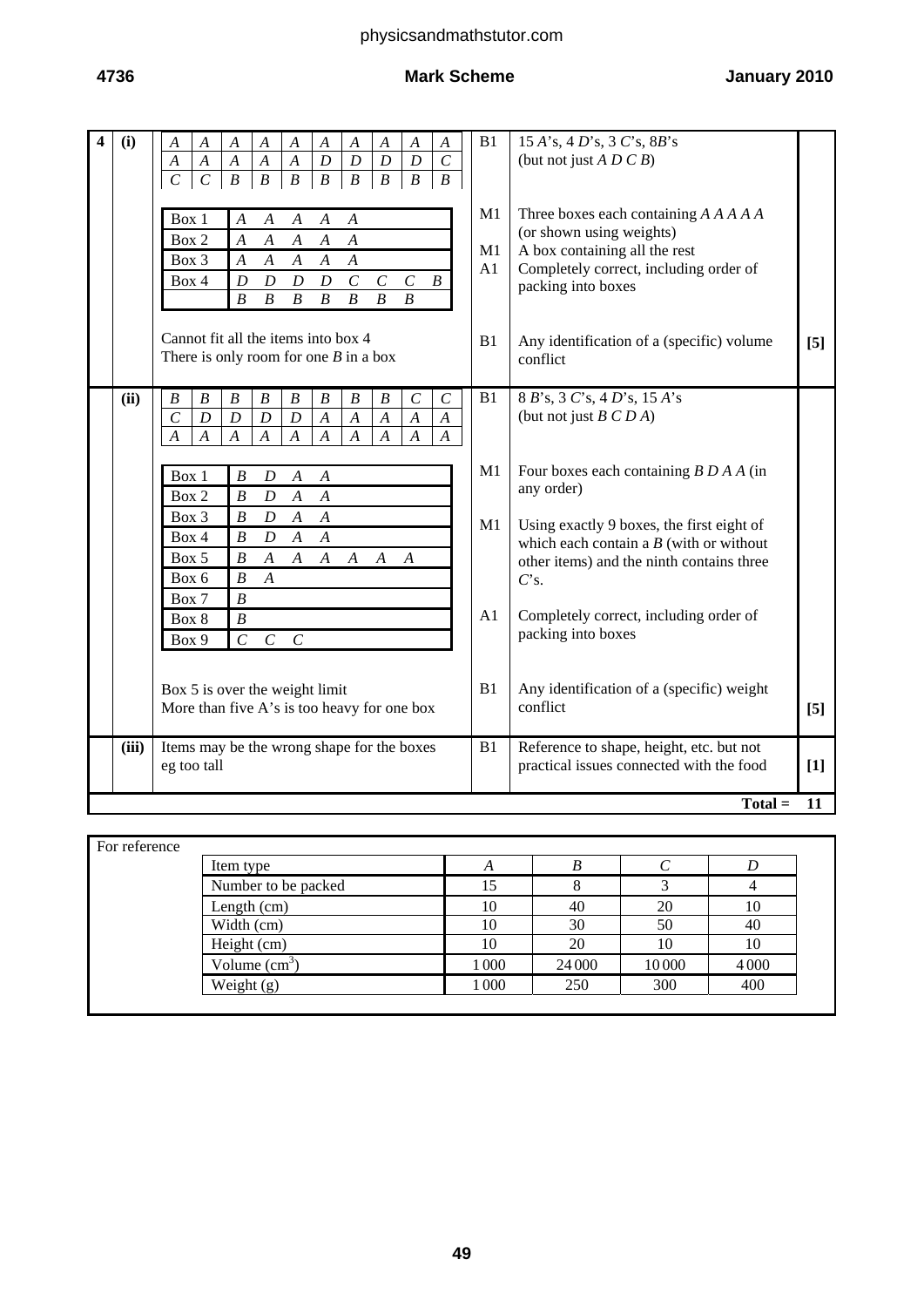| 5 | (i)   | Minimise $2a-3b+c+18$<br>$\Rightarrow$ minimise 2(20-x) - 3(10-y) + (8-z) + 18<br>$\Rightarrow$ minimise -2x + 3y - z<br>$\Rightarrow$ maximise 2x – 3y + z<br>(given)                                                                                                                                                                                                                                                                                                                                                                                                                                   | B1                   | (Constant has no effect on slope of<br>objective)<br>Replacing $a$ , $b$ and $c$ in objective to get<br>$-2x + 3y - z$<br>(Condone omission of conversion to<br>maximisation here)   |       |
|---|-------|----------------------------------------------------------------------------------------------------------------------------------------------------------------------------------------------------------------------------------------------------------------------------------------------------------------------------------------------------------------------------------------------------------------------------------------------------------------------------------------------------------------------------------------------------------------------------------------------------------|----------------------|--------------------------------------------------------------------------------------------------------------------------------------------------------------------------------------|-------|
|   |       | $a + b - c \ge 14$<br>$\Rightarrow$ (20-x) + (10-y) – (8-z) $\geq$ 14<br>(given)<br>$\Rightarrow$ x + y - z $\leq$ 8<br>$-2a + 3c \le 50$<br>$\Rightarrow$ -2(20-x) + 3(8-z) $\leq$ 50<br>$\Rightarrow$ 2x - 3z $\leq$ 66<br>(given)                                                                                                                                                                                                                                                                                                                                                                     | M1                   | Replacing $a, b$ and $c$ in the first three<br>constraints to get given expressions                                                                                                  |       |
|   |       | $10 + 4a \ge 5b$<br>$\Rightarrow$ 10 + 4(20-x) $\geq$ 5(10-y)<br>$\Rightarrow$ 4x – 5y $\leq$ 40<br>(given)<br>$a \leq 20 \Rightarrow 20-x \leq 20 \Rightarrow x \geq 0$                                                                                                                                                                                                                                                                                                                                                                                                                                 |                      |                                                                                                                                                                                      |       |
|   |       | $b \le 10 \Rightarrow 10 - y \le 10 \Rightarrow y \ge 0$<br>$c < 8 \Rightarrow 8-z < 8 \Rightarrow z > 0$                                                                                                                                                                                                                                                                                                                                                                                                                                                                                                | A <sub>1</sub>       | Showing how $a \le 20$ , $b \le 10$ , $c \le 8$ give<br>$x \geq 0$ , $y \geq 0$ , $z \geq 0$                                                                                         | $[3]$ |
|   | (ii)  | $\boldsymbol{P}$<br><b>RHS</b><br>$\ensuremath{\mathnormal{Z}}$<br>t<br>$\boldsymbol{\mathcal{X}}$<br>$\boldsymbol{S}$<br>$\boldsymbol{u}$<br>v<br>$-2$<br>$\boldsymbol{0}$<br>3<br>$\boldsymbol{0}$<br>$\boldsymbol{0}$<br>$\boldsymbol{0}$<br>1<br>$-1$<br>8<br>$\mathbf{0}$<br>$\mathbf{1}$<br>$\boldsymbol{0}$<br>1<br>$\mathbf{1}$<br>$-1$<br>$\boldsymbol{0}$<br>$\sqrt{2}$<br>$-3$<br>$\boldsymbol{0}$<br>$\boldsymbol{0}$<br>66<br>$\boldsymbol{0}$<br>$\boldsymbol{0}$<br>1<br>$-5$<br>$\overline{0}$<br>$\overline{4}$<br>$\mathbf{0}$<br>$\overline{0}$<br>$\mathbf{0}$<br>40<br>$\mathbf{1}$ | M1<br>A <sub>1</sub> | Constraint rows correct, with three slack<br>variable columns<br>Objective row correct                                                                                               | $[2]$ |
|   |       | $x$ and $z$ columns have negative entries in<br>objective row, but $z$ column has no positive<br>entries in constraint rows, so pivot on $x$ col<br>$8\div 1 = 8$ ; $66\div 2 = 33$ ; $40\div 4 = 10$                                                                                                                                                                                                                                                                                                                                                                                                    | M <sub>1</sub>       | Choosing to pivot on $x$ column<br>(may be implied from pivot choice)                                                                                                                |       |
|   |       | Least ratio is $8\div 1$ , so pivot on 1 from x col                                                                                                                                                                                                                                                                                                                                                                                                                                                                                                                                                      | A <sub>1</sub>       | Calculations seen or referred to and correct<br>pivot choice made (cao)                                                                                                              | $[2]$ |
|   |       | New row $2 = row 2$<br>New row $1 = row 1 + 2(new row 2)$<br>New row $3 = row 3 - 2(new row 2)$                                                                                                                                                                                                                                                                                                                                                                                                                                                                                                          | M <sub>1</sub>       | Pivot row unchanged (may be implied)<br>or follow through for their +ve pivot                                                                                                        |       |
|   |       | New row $4 = row 4 - 4(new row 2)$                                                                                                                                                                                                                                                                                                                                                                                                                                                                                                                                                                       | A1                   | Calculations for other rows shown (cao)                                                                                                                                              | $[2]$ |
|   |       | $\boldsymbol{P}$<br><b>RHS</b><br>$\boldsymbol{t}$<br>$\mathcal{Z}$<br>$\boldsymbol{S}$<br>$\boldsymbol{u}$<br>$\boldsymbol{x}$<br>$\mathcal{V}$<br>16<br>5<br>$-3$<br>$\overline{c}$<br>$\overline{0}$<br>$\boldsymbol{0}$<br>$\boldsymbol{0}$<br>1<br>$\,8\,$<br>$\overline{0}$<br>$\boldsymbol{0}$<br>$\overline{0}$<br>$-1$<br>1<br>1<br>1<br>$-2$<br>$50\,$<br>$-2$<br>$\boldsymbol{0}$<br>$\mathbf{0}$<br>$\boldsymbol{0}$<br>$-1$<br>1<br>$\,8\,$<br>$\mathbf{0}$<br>$-9$<br>$-4$<br>$\overline{0}$<br>$\Omega$<br>$\overline{4}$                                                                 | M1<br>A1             | An augmented tableau with three basis<br>columns, non-negative values in final<br>column and value of objective having not<br>decreased<br>Correct tableau after one iteration (cao) | $[2]$ |
|   |       | $x = 8$ , $y = 0$ , $z = 0$                                                                                                                                                                                                                                                                                                                                                                                                                                                                                                                                                                              | B <sub>1</sub>       | Non-negative values for $x$ , $y$ and $z$ from<br>their tableau                                                                                                                      |       |
|   |       | $x=8 \Rightarrow a=20-8=12$<br>$y = 0 \Rightarrow b = 10 - 0 = 10$                                                                                                                                                                                                                                                                                                                                                                                                                                                                                                                                       | M <sub>1</sub>       | Putting their values for $x$ , $y$ and $z$ into<br>$a = 20 - x$ , $b = 10 - y$ and $c = 8 - z$                                                                                       |       |
|   |       | $z=0 \Rightarrow c=-8-0=8$                                                                                                                                                                                                                                                                                                                                                                                                                                                                                                                                                                               | A <sub>1</sub>       | Correct values for $a$ , $b$ and $c$ , from their<br>non-negative $x$ , $y$ and $z$                                                                                                  | $[3]$ |
|   | (iii) | $x \le 20$ , $y \le 10$ and $z \le 8$                                                                                                                                                                                                                                                                                                                                                                                                                                                                                                                                                                    | M <sub>1</sub><br>A1 | 20, 10, 8<br>Correct inequalities for $x$ , $y$ and $z$                                                                                                                              | $[2]$ |
|   |       |                                                                                                                                                                                                                                                                                                                                                                                                                                                                                                                                                                                                          |                      | $Total =$                                                                                                                                                                            | 16    |